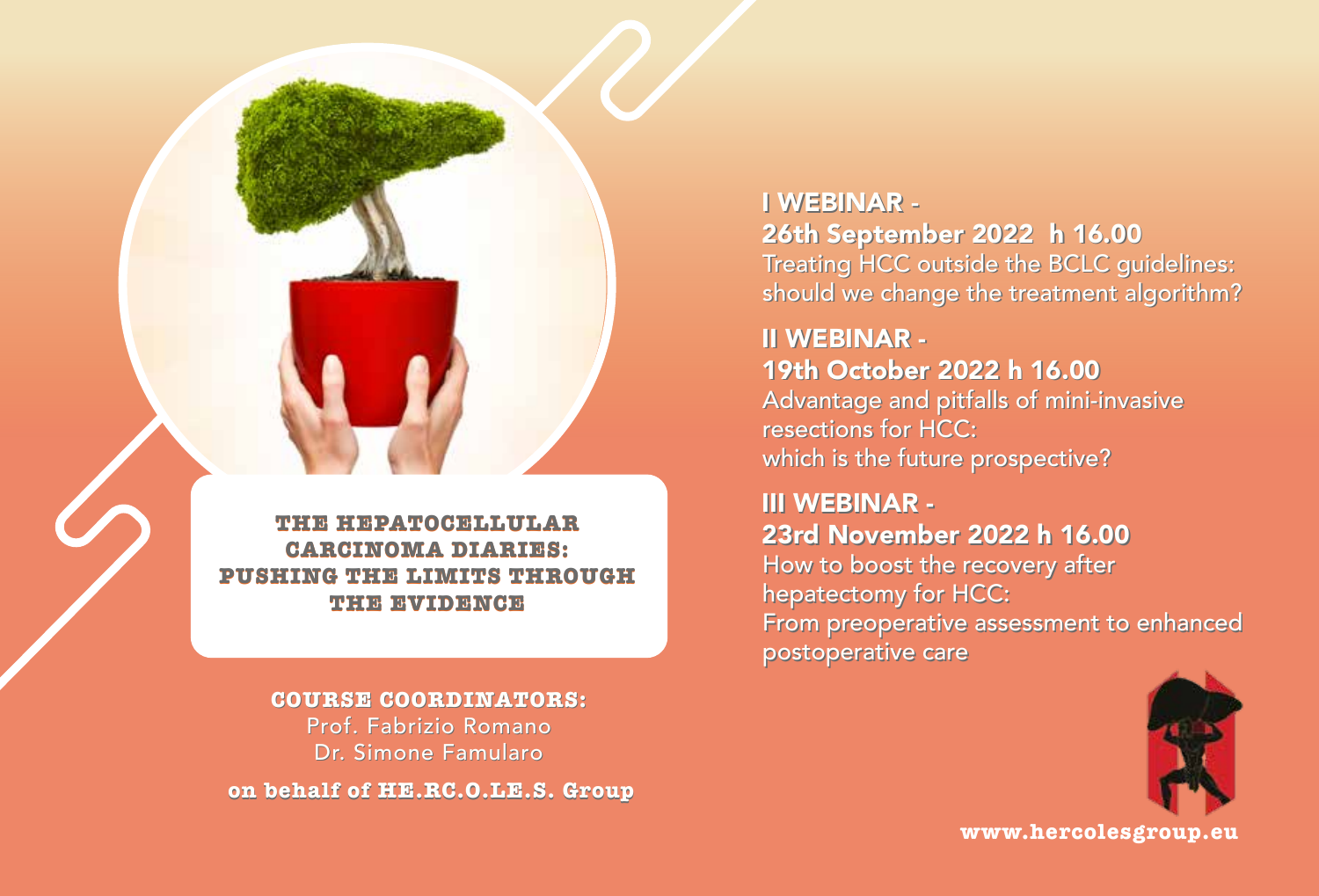## **26th SEPTEMBER 2022 h 16.00 WEBINAR I:**

Treating HCC outside the BCLC guidelines: should we change the treatment algorithm?

#### Moderators:

#### *Dr. Simone Famularo*

Division of Hepatobiliary and General Surgery, Department of Surgery, IRCCS Humanitas Research Hospital Rozzano (MI), Italy

## *Prof. Quirino Lai*

General Surgery and Organ Transplantation Unit, Department of General and Specialistic Surgery "Paride Stefanini," Sapienza University of Rome, AOU Policlinico Umberto I of Rome, Rome, Italy.

#### Lectures:

#### 1 - The 2022 updates of BCLC algorithm for management and prognosis

## *Prof. Maria Reig*

(Barcelona Clinic Liver Cancer (BCLC) Group, Liver Unit, Hospital Clínic de Barcelona, IDIBAPS, Universidad de Barcelona, CIBEREHD, Hospital Clinic de Barcelona, Barcelona, Spain)

## 2 - From stage to therapeutic hierarchy

## *Prof. Alessandro Vitale*

(Department of Surgery, Oncology, and Gastroenterology, Hepatobiliary Surgery and Liver Transplantation Unit, Padova University Hospital, Padova, Italy

## Discussant:

1) *Prof. Bruno Sangro* - Liver Unit and HPB Oncology Area, Clinica Universidad de Navarra and CIBEREHD, Pamplona, Spain

2) *Prof. Lorenza Rimassa* - Medical Oncology and Hematology Unit, Humanitas Cancer Center, IRCCS Humanitas Research Hospital, Rozzano (Milan), Italy

3) *Prof. Franco Trevisani* - Medical Semeiotics Unit, Department of Medical and Surgical Sciences, IRCCS Azienda Ospedaliero-Universitaria di Bologna, Bologna, Italy

4) *Prof. Francesco Ardito* - Hepatobiliary Surgery Unit, Fondazione Policlinico Universitario A. Gemelli, IRCCS, Catholic University of the Sacred Heart, Rome, Italy

5) *Prof. Felice Giuliante* - Hepatobiliary Surgery Unit, Fondazione Policlinico Universitario A. Gemelli, IRCCS, Catholic University of the Sacred Heart, Rome, Italy

6) *Prof. Massimo Rossi* - General Surgery and Organ Transplantation Unit, Department of General and Specialistic Surgery "Paride Stefanini," Sapienza University of Rome, AOU Policlinico Umberto I of Rome, Rome, Italy

7) *Prof. Guido Torzilli* - Division of Hepatobiliary and General Surgery, Department of Surgery, IRCCS Humanitas Research Hospital, Rozzano (MI), Italy

8) *Prof. Umberto Cillo* - Department of Surgery, Oncology, and Gastroenterology, Hepatobiliary Surgery and Liver Transplantation Unit, Padova University Hospital, Padova, Italy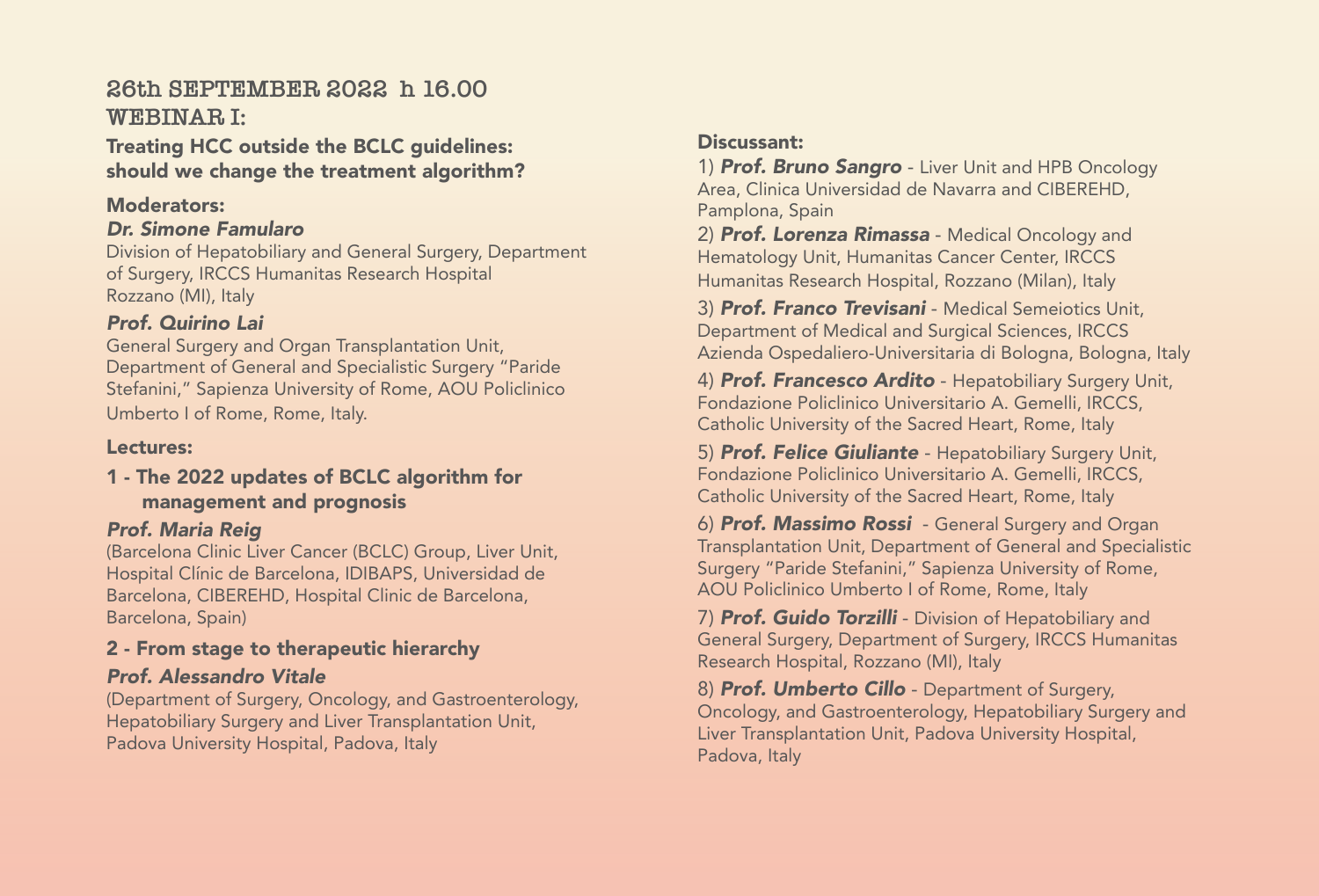## **19th OCTOBER 2022 h 16.00 WEBINAR II:**

## Advantage and pitfalls of mini-invasive resections for HCC: which is the future prospective?

#### Moderators:

#### *Dr. Giammauro Berardi*

Department of General, Hepatobiliary and Pancreatic Surgery, Liver Transplantation Service, San Camillo Forlanini Hospital of Rome, Rome

## *Dr. Simone Conci*

Division of General and Hepatobiliary Surgery, Department of Surgical Sciences, Dentistry, Gynecology and Pediatrics, University of Verona, Verona, Italy

## Lectures:

#### 1- Current MIS practice and indications for HCC *Dr. Catherine S.C. Teh*

Section of Hepatobiliary Pancreatic Surgery, Surgical Oncology, and Minimally Invasive Surgery, St Luke's Medical Center, Quezon City, Philippines

## 2- Challenging and debated HCC scenarios for MIS *Dr. Ruben Ciria*

Unit of Hepatobiliary Surgery and Liver Transplantation, IMIBIC, University Hospital Reina Sofía, University of Cordoba, Cordoba, Spain

## Discussant:

1) *Prof. Luca Aldrighetti* - Hepatobiliary Surgery Division, IRCCS San Raffaele Hospital, Milan, Italy

2) *Prof. Roberto Troisi* - Department of Clinical Medicine and Surgery, University of Naples "Federico II", Napoli, Italy

3) *Prof. Giuseppe Maria Ettorre* - Department of General, Hepatobiliary and Pancreatic Surgery, Liver Transplantation Service, San Camillo Forlanini Hospital of Rome, Rome

4) *Prof. Giacomo Zanus* - Department of Surgery, Oncology and Gastroenterology-DISCOG, University of Padua, Padua, Italy

5) *Prof. Riccardo Memeo* - Department of Hepato-Pancreatic-Biliary Surgery, Miulli Hospital, Bari, Italy

6) *Prof. Andrea Ruzzenente* - Division of General and Hepatobiliary Surgery, Department of Surgical Sciences, Dentistry, Gynecology and Pediatrics, University of Verona, Verona, Italy

7) *Prof. Raffaele Dalla Valle* - Department of General and Specialized Surgery, Division of General Surgery, Parma University Hospital, Parma, Italy

8) *Prof. Gian Luca Grazi* - Division of Hepatobiliarypancreatic Surgery, IRCCS - Regina Elena National Cancer Institute, Rome, Italy

9) *Prof. Luciano De Carlis* – Department of general and transplant surgery – GOM Niguarda, Milan, Italy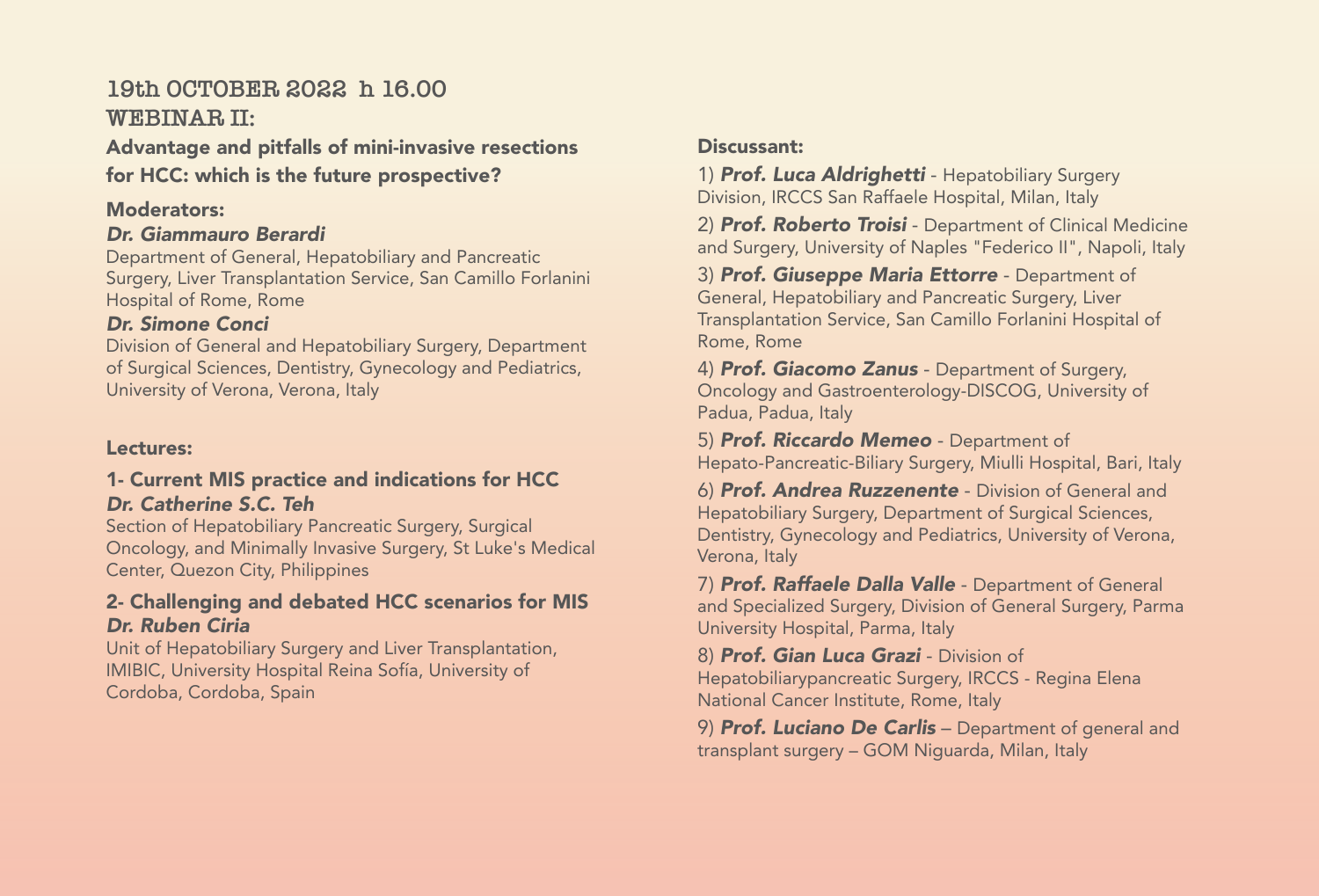## **23rd NOVEMBER 2022 h 16.00**

**WEBINAR III:** 

How to boost the recovery after hepatectomy for HCC: From preoperative assessment to enhanced postoperative care

#### Moderators:

#### *Dr. Matteo Serenari*

Department of General Surgery and Transplantation, IRCCS, Azienda Ospedaliero-Universitaria di Bologna, Bologna, Italy

#### *Prof. Matteo Donadon*

Division of Hepatobiliary and General Surgery, Department of Surgery, IRCCS Humanitas Research Hospital, Rozzano (MI), Italy

#### Lectures:

#### 1- Preoperative assessment: Risk estimation, patient selection, and patient preparation

## *Prof. Alessandro Cucchetti*

Department of General and Oncologic Surgery, Morgagni-Pierantoni Hospital, Ausl Romagna, Forlì, Italy.

#### 2: Intraoperative management and enhanced recovery in liver surgery

## *Dr. Alessandro Ferrero*

Department of General and Oncological Surgery, Umberto I Mauriziano Hospital, Turin, Italy

#### Discussant:

1) *Dr. Nadia Russolillo* - Department of General and Oncological Surgery, Umberto I Mauriziano Hospital, Turin, Italy

2) *Prof. Fabrizio Romano* – HPB Unit, San Gerardo Hospital, School of Medicine and surgery, University Milano-Bicocca (Monza), Italy

3) *Prof. Matteo Cescon* - Department of General Surgery and Transplantation, IRCCS, Azienda Ospedaliero-Universitaria di Bologna, Bologna, Italy

4) *Prof. Giorgio Ercolani* - Department of General and Oncologic Surgery, Morgagni-Pierantoni Hospital, Ausl Romagna, Forlì, Italy

5) *Prof. Elio Jovine* - Division of General and Emergency Surgery, IRCCS Azienda Ospedaliero-Universitaria di Bologna, Bologna, Italy

6) *Prof. Gian Luca Baiocchi* - General Surgery Unit, ASST di Cremona, University of Brescia, Italy

7) *Prof. Marco Vivarelli* - Hepatobiliary and Abdominal Transplantation Surgery, Department of Experimental and Clinical Medicine, Riuniti Hospital, Polytechnic University of Marche, Ancona, Italy

8) *Dr. Roberto Santambrogio* – Department of surgery, ASST Fatebenefratelli Sacco, Milan, Italy

9) *Dr. Federica Cipriani* - Hepatobiliary Surgery Division, IRCCS San Raffaele Hospital, Milan, Italy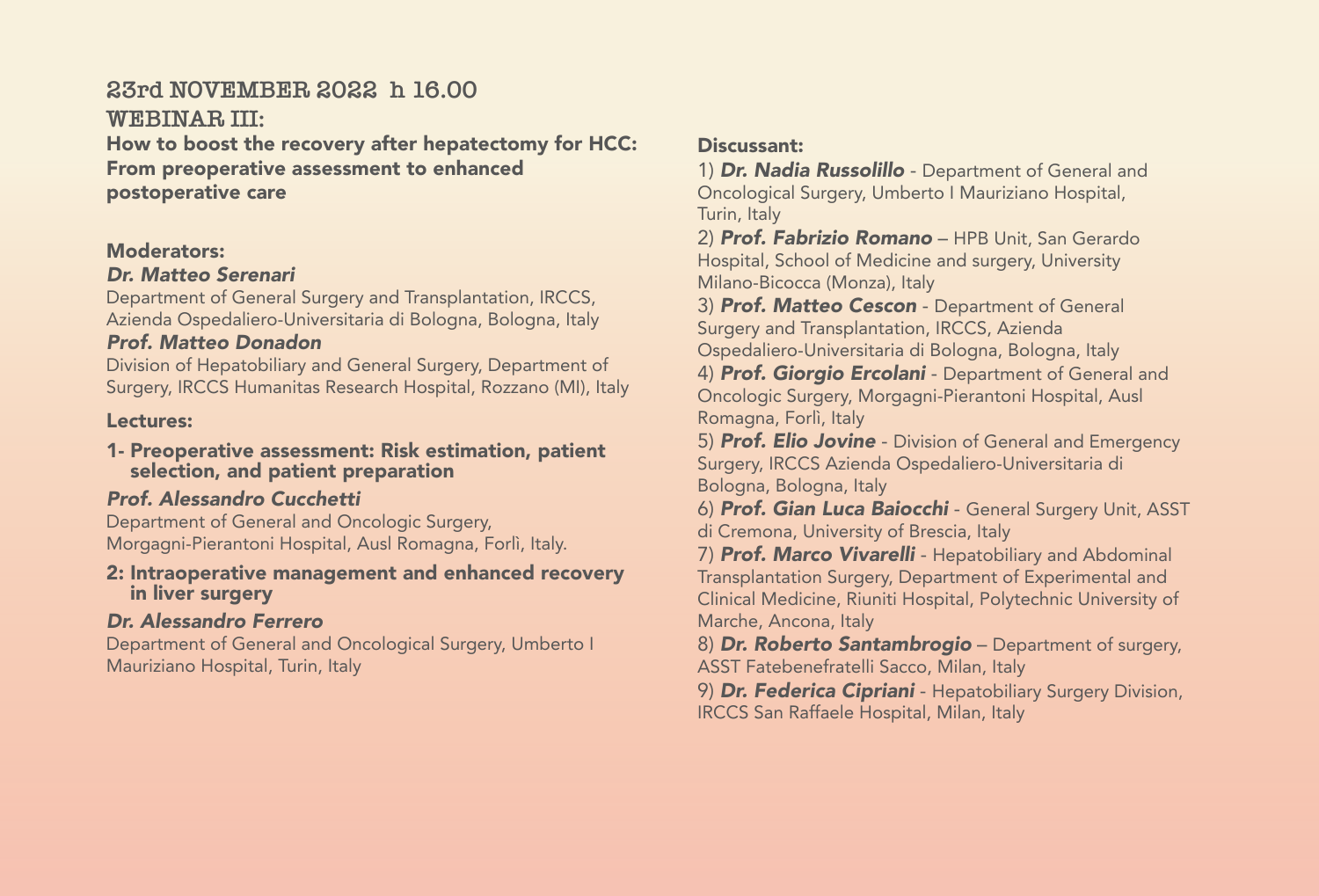#### COURSE FACULTY:

Prof. Luca Aldrighetti Dr. Adelmo Antonucci Prof. Gian Luca Baiocchi Prof. Matteo Cescon Prof. Umberto Cillo Dr. Michele Crespi Prof. Raffaele Dalla Valle Prof. Luciano De Carlis Prof. Giorgio Ercolani Prof. Giuseppe Maria Ettorre Dr. Alessandro Ferrero Dr. Antonio Frena Prof. Felice Giuliante Prof. Gianluca Grazi Dr. Guido Griseri Prof. Alfredo Guglielmi Prof. Francesco Izzo Prof. Elio Jovine Prof. Marcello Maestri Prof. Riccardo Memeo Prof. Massimo Rossi Prof. Andrea Ruzzenente Dr. Roberto Santambrogio Dr. Paola Tarchi Prof. Guido Torzilli Prof. Roberto Troisi Dr. Giovanni Vennarecci Prof. Marco Vivarelli Dr. Mauro Zago Prof. Giacomo Zanus